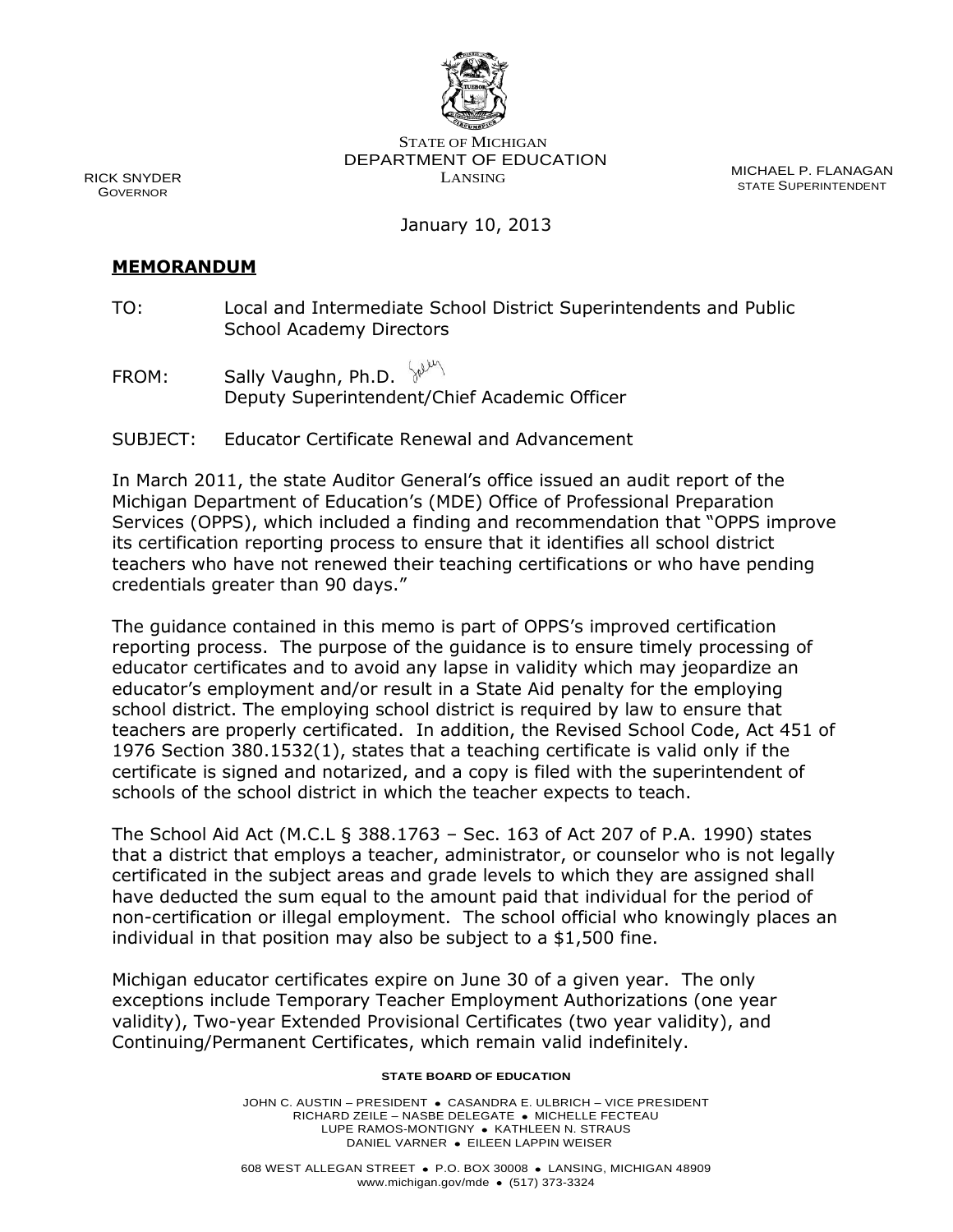Page 2 January 10, 2013

Educators and employers can verify a certificate's expiration by utilizing the Michigan Online Educator Certification System (MOECS) or the Michigan educator public credential search:

[www.michigan.gov/moecs](http://www.michigan.gov/moecs) <https://mdoe.state.mi.us/MOECS/PublicCredentialSearch.aspx>

# **CURRENT ADMINISTRATIVE RULES**

# **Provisional Certificate Holders**

A teacher who holds a Michigan Provisional Certificate that expires June 30, 2013, must have completed the required semester credit hours to renew (9 for a first renewal or 18 for a second renewal). To advance to the Professional Education Certificate the teacher must have completed the credit requirement, experience requirement, and reading requirements. For detailed information on Provisional Certificate renewal requirements or advancement to the Professional Education Certificate, please reference the *Michigan Facts on Educator Certification* document found on the MDE website:

[www.michigan.gov/teachercert](http://www.michigan.gov/teachercert)

*Note: A teacher with an expired certificate cannot be in a classroom teaching assignment, including teaching summer school.* 

New rules regarding the Provisional Certificate renewal and advancement to the Professional Education Certificate do NOT take effect until September 1, 2013, and therefore do not impact current Provisional Certificate holders with a June 30, 2013, expiration date.

# **Professional Education Certificate Holders**

A teacher who holds a Michigan Professional Education Certificate that expires June 30, 2013, has a new option for renewal. As of May 18, 2012, the Michigan Professional Education Certificate can be renewed by completing one of the following, or a combination thereof that is equivalent to 6 semester credit hours:

- 6 semester hours in a planned course of study, or 6 semester credit hours appropriate to the grade level and content area of the certificate/endorsement, at any four-year or community college listed in the Directory of Michigan Institutions of Higher Education. \*
- 180 State Continuing Education Clock Hours (SCECHs).
- 150 annual District Provided Professional Development (DPPD) hours in accordance with Michigan School Code Section 380.1527. The form is available in the MOECS.
- \* Credits completed at approved out-of-state four-year Educator Preparation Institutions (EPIs) are also acceptable.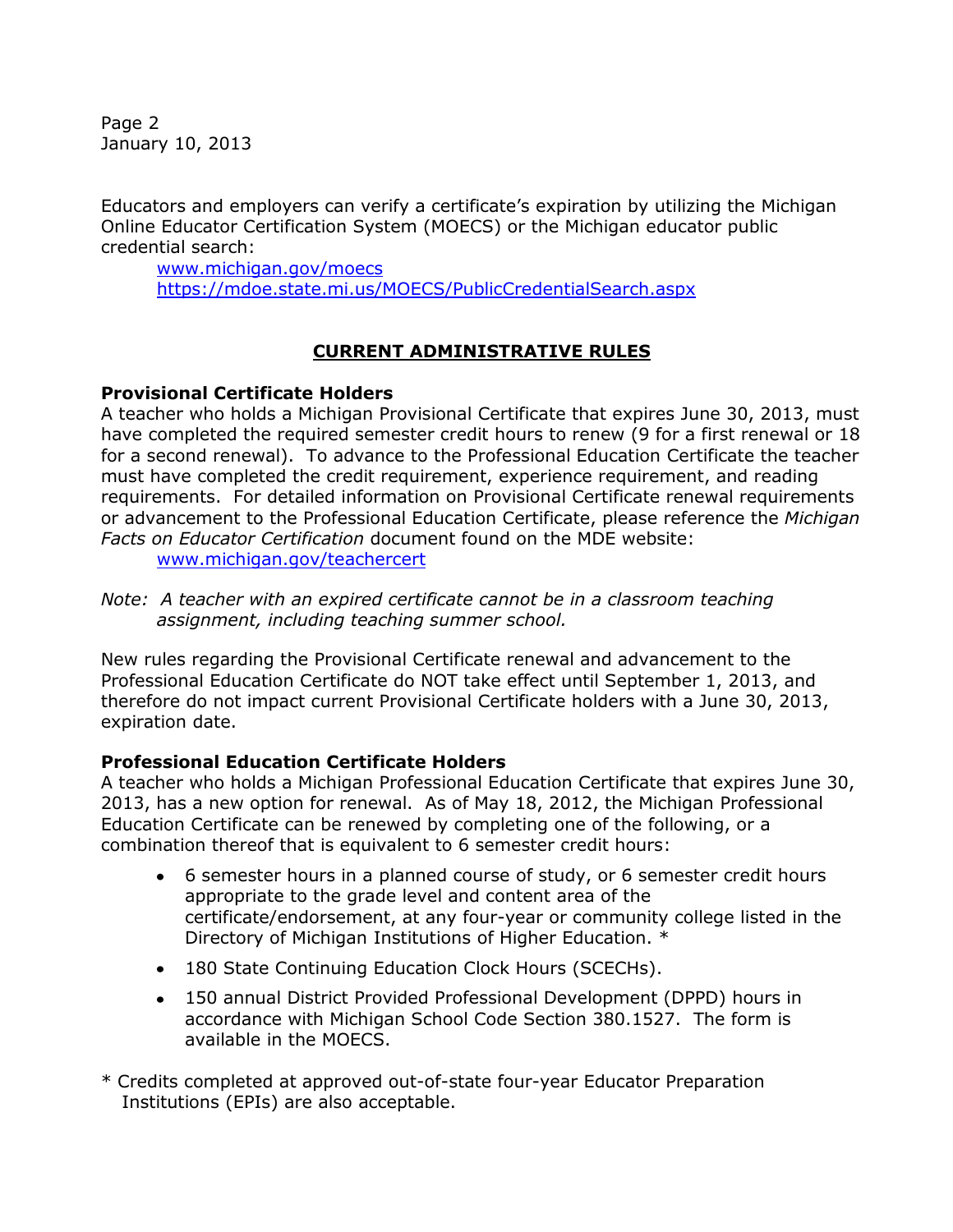Page 3 January 10, 2013

Semester credits, SCECHs or DPPD must have been completed within the five year period preceding the date of application and after the issue date of the previous certificate.

# **REVISED ADMINISTRATIVE RULES**

The following are changes that take effect on **September 1, 2013**, under the new Administrative Rules that govern teacher certification:

### **Provisional Teaching Certificate Renewals**

**First** renewals of Provisional Certificates will require one or a combination of the following:

- Completion of 6 semester hours in a planned program from an approved educator preparation institution since the issue date of the initial Provisional Certificate. Previous rules required 9 semester hours.
- Completion of 180 SCECHs in approved professional development activities appropriate to the grade level and content endorsement(s) of the certificate held. The 180 clock hours must be earned since the issue date of the initial Provisional Certificate. Previous rules only allowed semester credit hours to renew.
- Combination of the semester credit hours and SCECHs since the issue date of the initial Provisional Certificate (1 semester credit hour  $=$  30 SCECH).

**Second** renewals of Provisional Certificates will require one or a combination of the following:

- Completion of 6 semester hours in a planned program from an approved educator preparation institution since the issue date of the first Provisional Certificate renewal. Previous rules required 18 semester hours earned since the issue date of the initial Provisional Certificate.
- Completion of 180 SCECHs in approved professional development activities appropriate to the grade level and content endorsement(s) of the certificate held. The 180 clock hours must be earned since the issue date of the first Provisional Certificate renewal. Previous rules only allowed semester credit hours to renew.
- Combination of the semester credit hours and SCECHs since the issue date of the first Provisional Certificate renewal (1 semester credit hour = 30 SCECH).

# **Professional Teaching Certificates**

To advance from the initial Provisional Certificate to the Professional Education Certificate an applicant will be required to present evidence that he or she has completed at least three years of successful teaching experience and one or a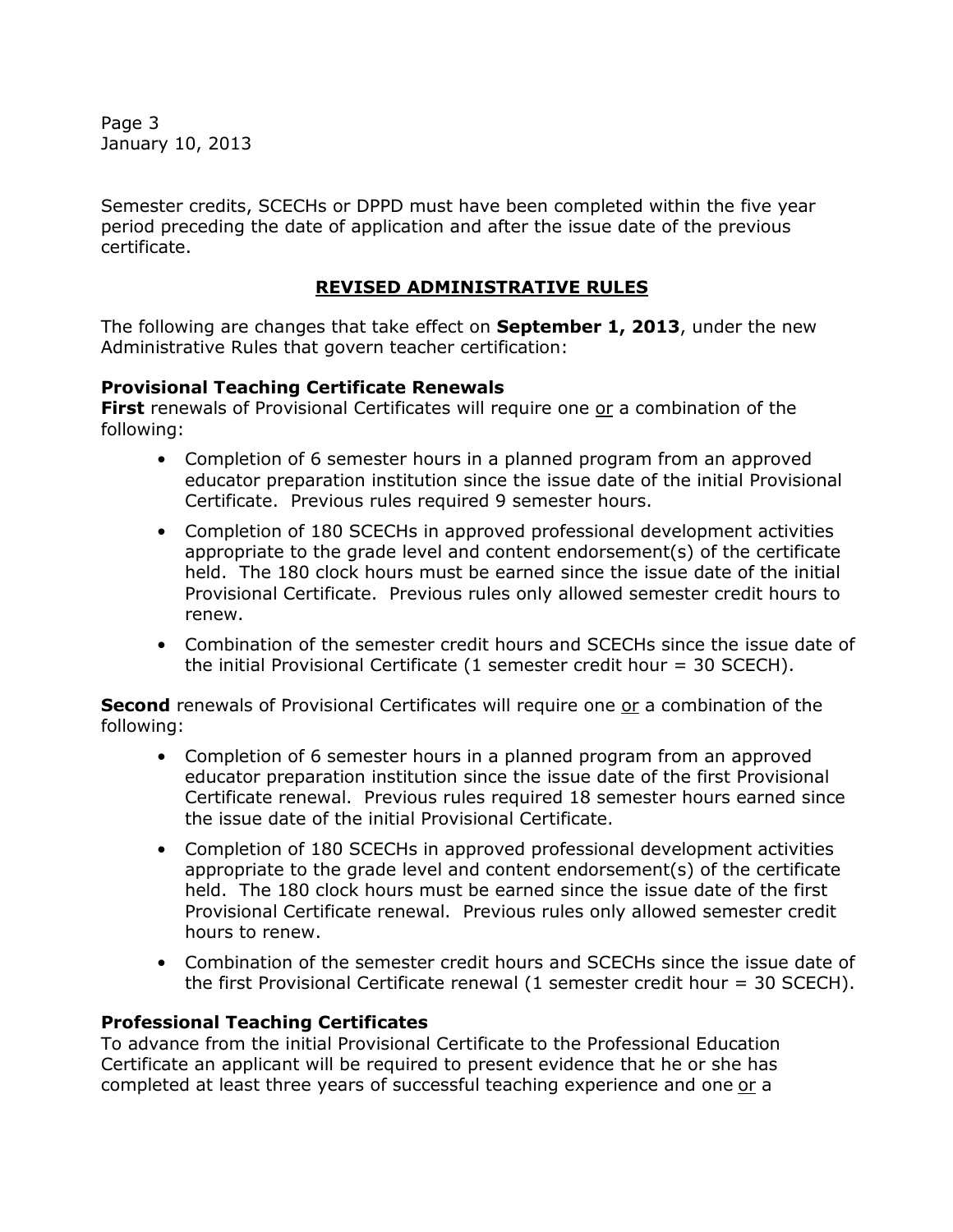Page 4 January 10, 2013

combination of the following since the issue date of the initial Provisional Certificate and within the five year period preceding the date of application:

• 6 semester hours in a planned program at an approved EPI or six semester credit hours of academic credit appropriate to the grade level and content endorsement(s) of the certificate at any approved college or university.

Previous rules required the completion of 18 semester hours in a planned program.

*Note: Master's degrees earned prior to initial certification cannot be utilized.*

• 180 SCECHs in approved professional development activities appropriate to the grade level and content endorsement(s) of the certificate. This option was not available under previous rules.

*Note: 1 semester credit hour equals 30 SCECHs. State Board Continuing Education Units (SB-CEUs) have been replaced with SCECHs. 1 SB-CEU is equal to 10 SCECHs.*

- 150 District Provided Professional Development (DPPD) clock hours completed through professional development programs that are appropriate to the grade level and content endorsement(s) of the certificate. A maximum of 30 hours can be earned per year over the course of five years. This option was not available under previous rules.
- Combination of the above three equal to 180 clock hours. This option was not available under previous rules.
- *Note: Applicants will still be required to complete Michigan's reading requirement of 6 semester credit hours of reading methods for an elementary level certificate or 3 semester credit hours of reading methods for a secondary level certificate. Applicants must also complete 3 semester credit hours in an approved course of study in the diagnosis and remediation of reading disabilities and differentiated instruction. This is the same as the requirements under previous rules*.

# **Advanced Professional Education Certificate (optional)**

Starting September 1, 2013, a teacher may apply for an Advanced Professional Education Certificate, which is valid for five years. The applicant must:

- Hold the Professional Education Certificate.
- Hold a National board certification or have completed a teacher leader training or preparation program approved by MDE.
- Have received five consecutive "effective" or "highly effective" ratings on annual teacher evaluations in the most recent 5-year period.

An educator may apply for a renewal or advancement in certification any time after January 1 of the year in which his/her certificate expires. Start the New Year off by